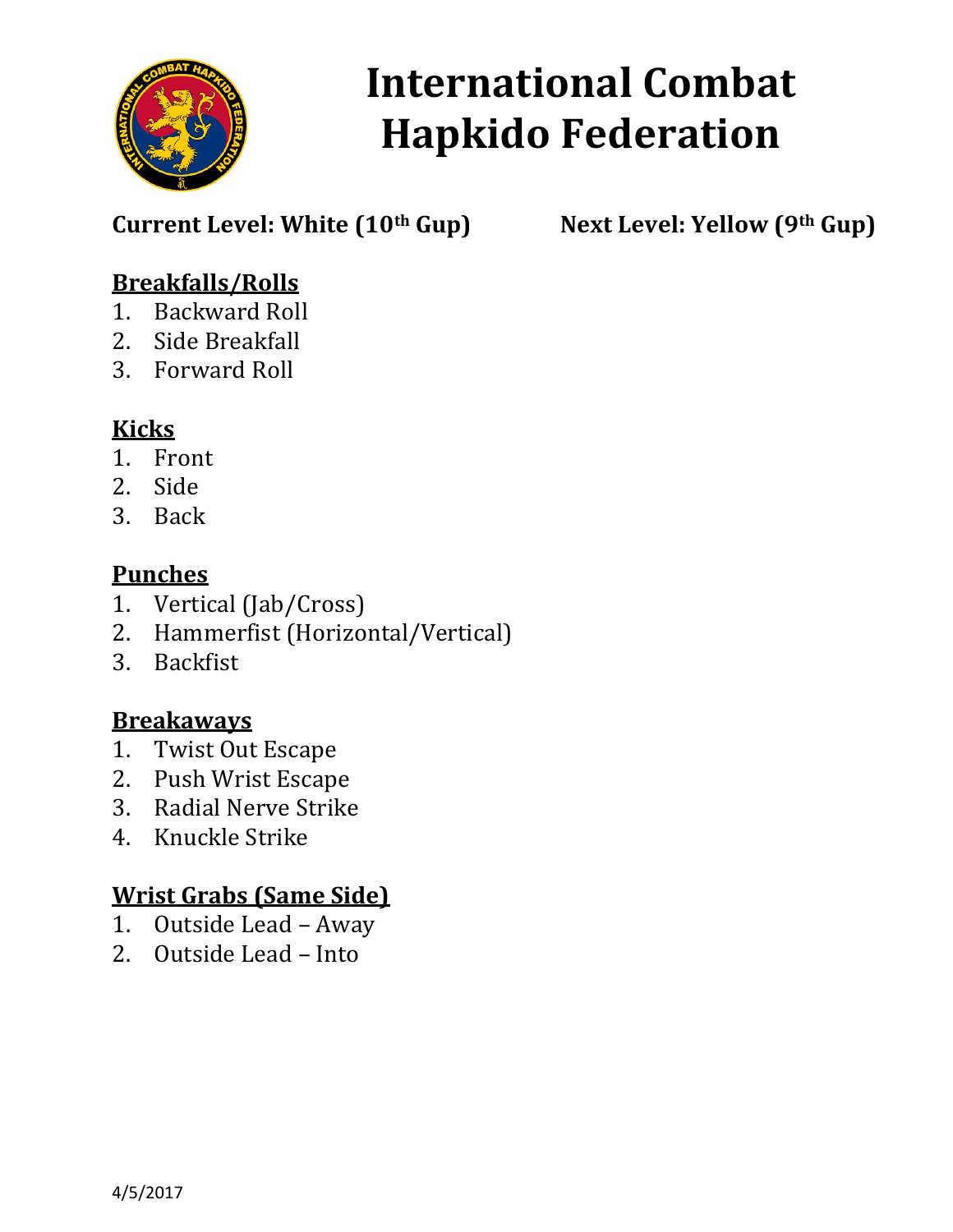

Current Level: Yellow  $(9<sup>th</sup> Gup)$  Next Level: Orange  $(8<sup>th</sup> Gup)$ 

### Breakfalls/Rolls

- 4. Forward Breakfall
- 5. Backward Breakfall
- 6. Diving Roll
- 7. Rolling Escape

# Kicks

- 4. Roundhouse
- 5. Inside Crescent
- 6. Outside Crescent

### **Punches**

- 4. Uppercut
- 5. Hook

# **Breakaways**

- 5. Radial Nerve Strike Pivot to Elbow
- 6. Downward Breakaway
- 7. Horizontal Breakaway
- 8. Upward Breakaway
- 9. Backward Sweep

# Wrist Grabs (Same Side)

- 3. Push–Pull (Corkscrew)
- 4. Saw Arm
- 5. Forward Wrist Lock

# Wrist Grabs (Cross)

- 1. Saw Arm
- 2. Arm Break Over Shoulder to Outside Lead
- 3. Face Strike Radial Bone Armbar Up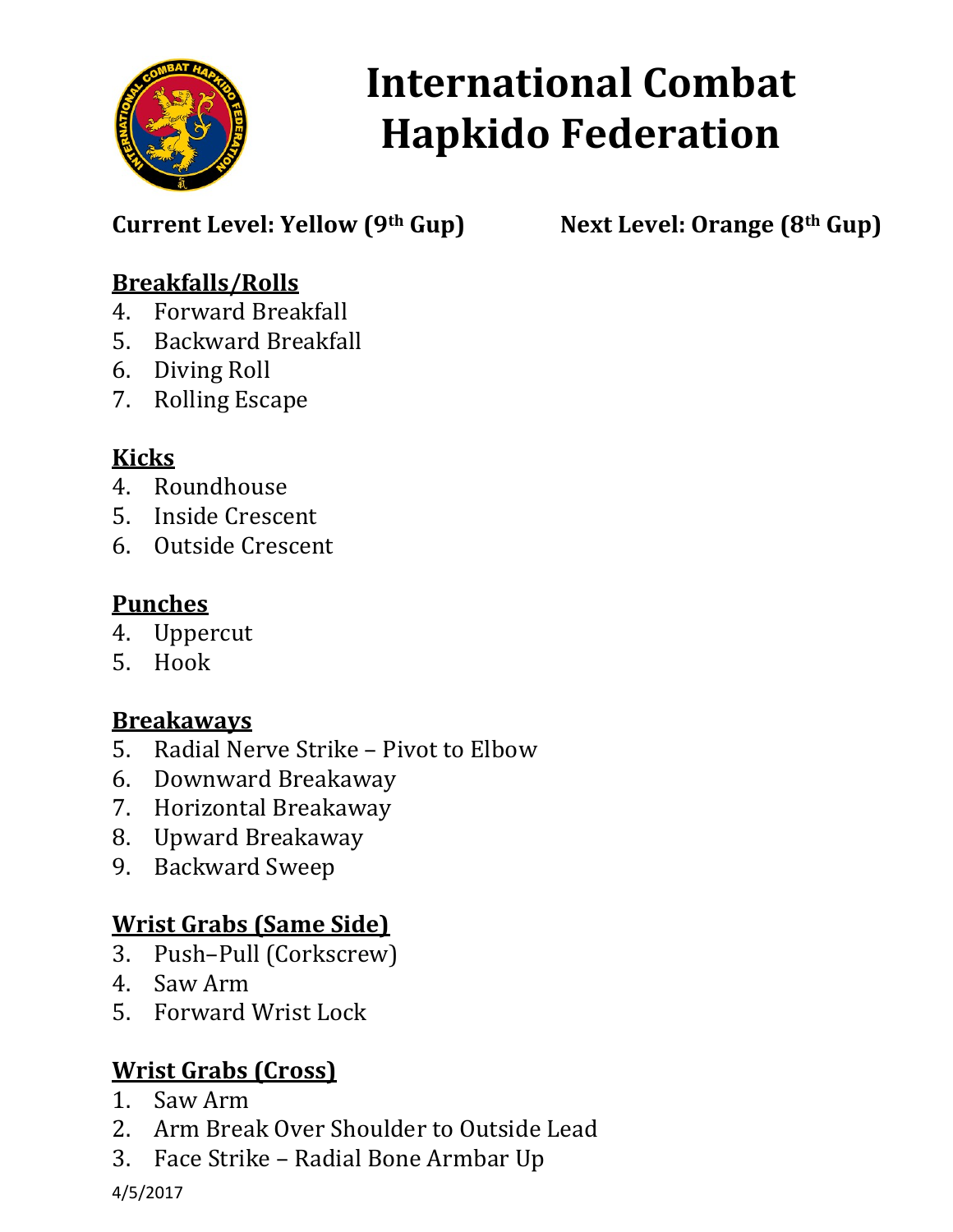

Current Level: Orange  $(8<sup>th</sup> Gup)$  Next Level: Green  $(7<sup>th</sup> Gup)$ 

# Kicks

- 7. Scoop
- 8. Slap

# **Strikes**

- 1. Scoop
- 2. Tiger Mouth

### **Breakaways**

- 10. Breakaway to Elbow Strike (One Motion)
- 11. 3 Strikes
- 12. Tiger Mouth Throat Strike
- 13. Outside Spin & Breakaway Elbow to Kidneys and Head
- 14. Step Under Pull Down

# Wrist Grabs (Same Side)

- 6. Forward Pressure Wrist Lock Step In Pull Head
- 7. Double Whip
- 8. Finger Lock Dance
- 9. Gooseneck
- 10. Slot Machine

# Wrist Grabs (Cross)

- 4. Chicken Wing
- 5. Wrist S–Lock
- 6. Throat Grab Pull Around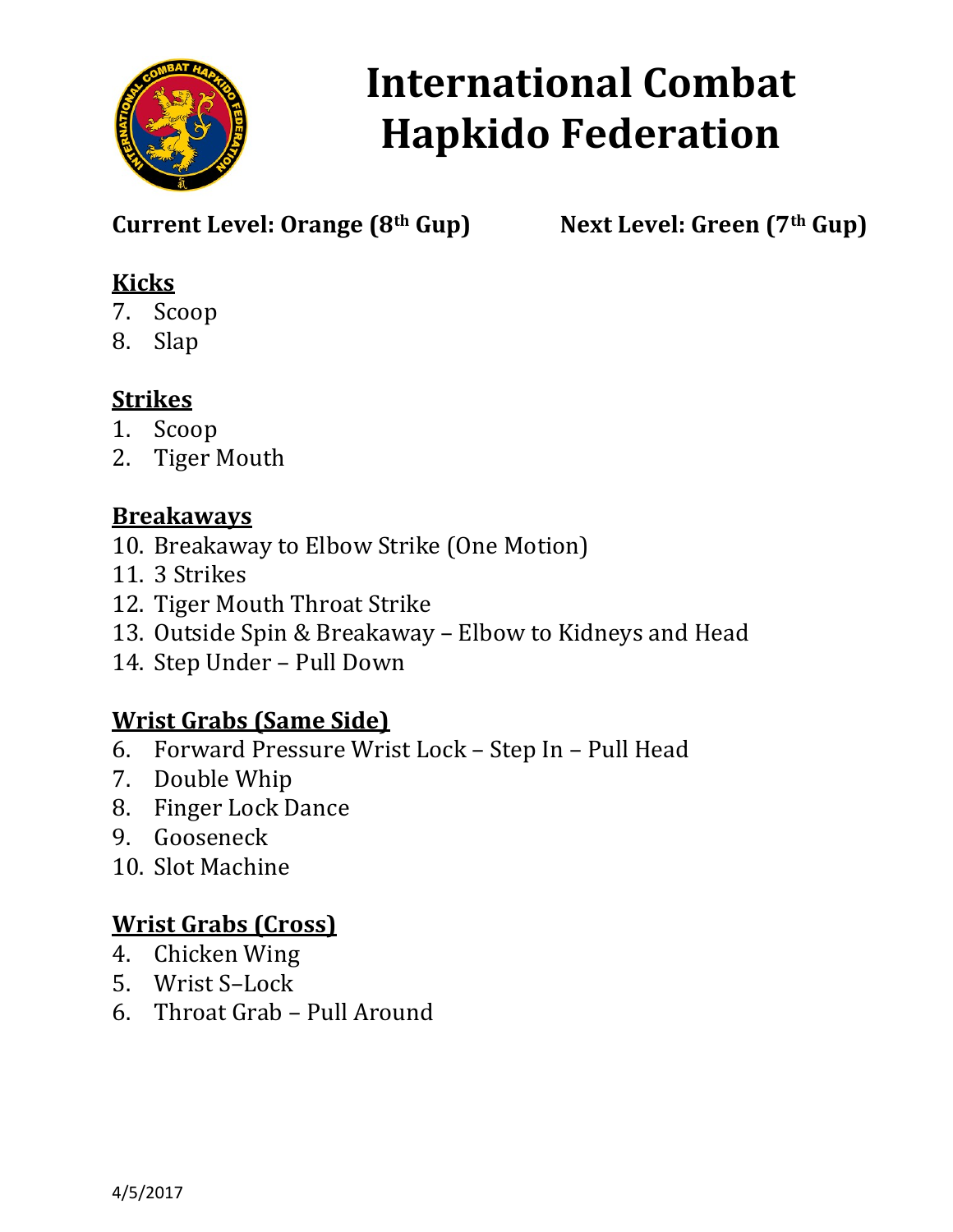

Current Level: Green (7<sup>th</sup> Gup) Next Level: Purple (6<sup>th</sup> Gup)

### Kicks

9. Upward Knee

10. Roundhouse Knee

# **Strikes**

- 3. Knife Hand
- 4. Spear Hand
- 5. Ox–jaw

### Breakaways – 2 Hands Grab 1 Wrist

- 1. Elbow to Face
- 2. 3 Strikes
- 3. Pull Out to Elbow Strike

# Wrist Grabs (Same Side)

- 11. High Side Wrist Lock
- 12. Hammerlock with Knife Hand
- 13. Hammerlock Turn Into Knife
- 14. Chicken Wing
- 15. Center Lock

# Wrist Grabs (Cross)

- 7. Outside Lead
- 8. Rotate Fingers Up Then Down

# Wrist Grabs (Side)

- 1. Elbow–Over Wrist Lock
- 2. Elbow–Over Armbar

# Defense Against Punches

- 1. Saw Arm
- 2. Rear Choke

4/5/2017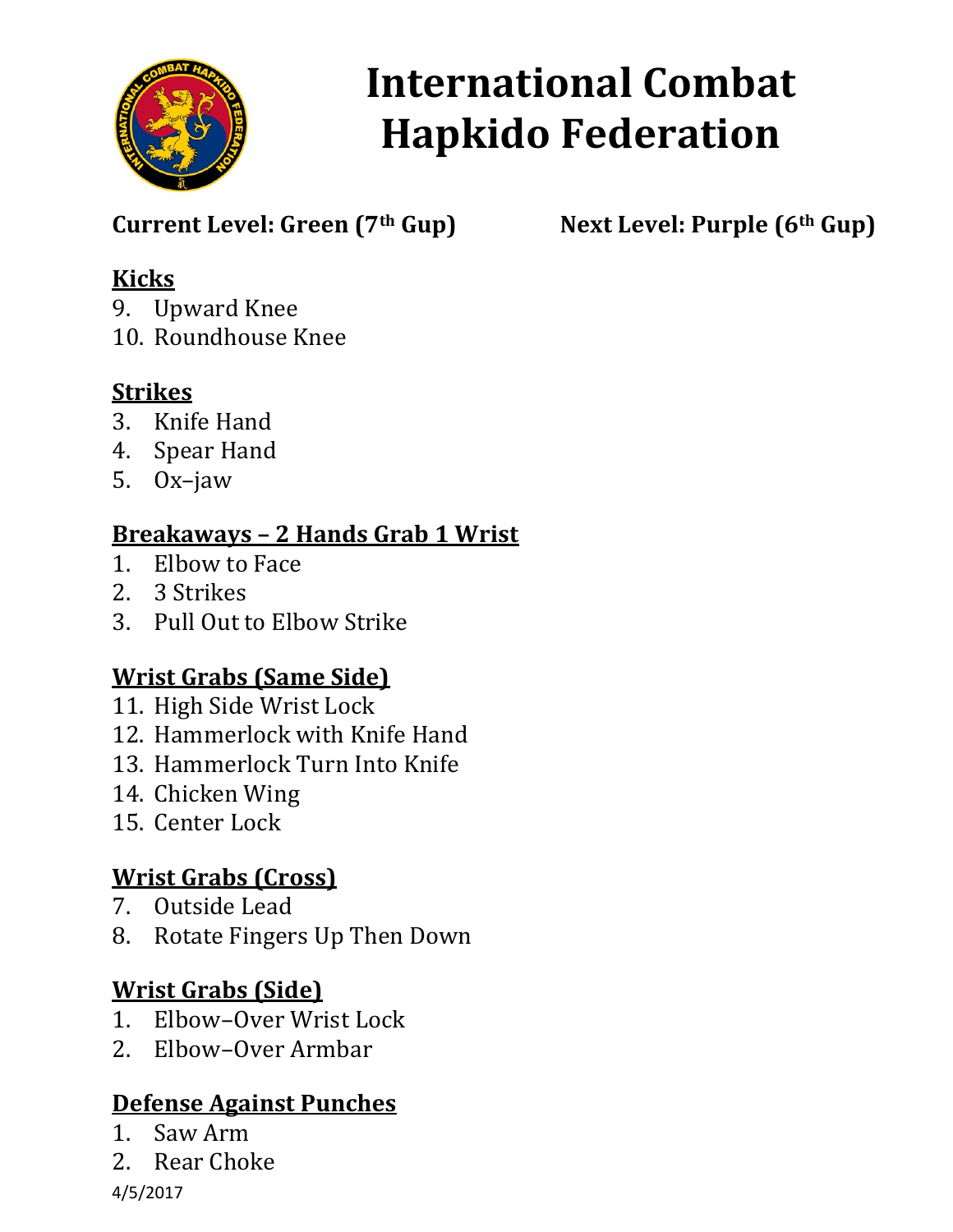

# Current Level: Purple  $(6<sup>th</sup> Gup)$  Next Level: Blue  $(5<sup>th</sup> Gup)$

#### Strikes

- 6. Inside Elbow
- 7. Outside Elbow
- 8. Upward Elbow
- 9. Downward Elbow
- 10. Backward Elbow

#### Wrist Grabs (Same Side)

- 16. Center Lock
- 17. Arm Over Armbar
- 18. Step Under Hammerlock
- 19. Finger Bar Upward Elbow Strike
- 20. Armbar with Waist Twist

#### 2 Hands Grab 1 Wrist

- 1. Belt Grab Push Pull
- 2. Outside Lead
- 3. Wrist S–Lock

#### Wrist Grabs (Side)

- 3. Elbow to Head Lock and Pulldown
- 4. Armbar with Waist Twist
- 5. Outside Lead with Fingers

#### Defense Against Punches

- 3. Inside to Outside Lead
- 4. Bicep Strike

#### 2 Hands Grab 2 Wrists (Front)

- 1. Hand Smash to Elbow
- 2. Wrist Smash to Elbow

#### 2 Hands Grab 2 Wrists (Back)

- 1. Center Lock
- 2. Step Behind and Sweep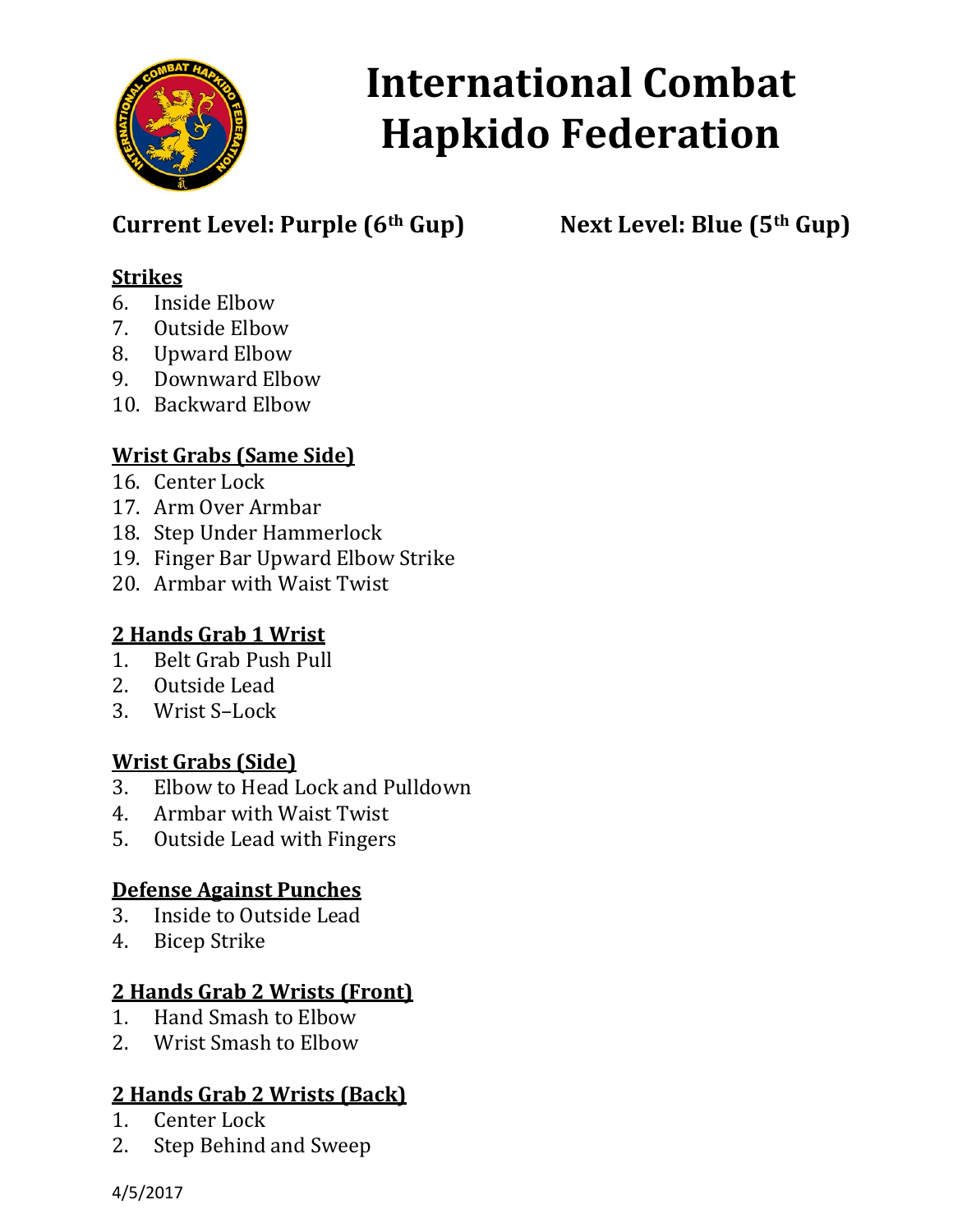

# Current Level: Blue (5<sup>th</sup> Gup) Next Level: Brown (4<sup>th</sup> Gup)

# 2 Hands Grab 1 Wrist

- 4. Chicken Wing
- 5. Saw Arm
- 6. Radial Bone Armbar

### Defense Against Punches

- 5. Inside Elbow
- 6. Hip Throw

#### 2 Hands Grab 2 Wrists (Front)

- 3. Step Through to Take Down
- 4. Crossed Arm Throw
- 5. Double Arm
- 6. Back Palm Strike

### 2 Hands Grab 2 Wrists (Back)

- 3. Horizontal Center Lock
- 4. Elbows to Saw Arm

# 1 Hand Shoulder Grabs (Front)

- 1. Wrist Lock
- 2. Step Under Hammerlock
- 3. Wrap Around

### 1 Hand Lapel Grabs

- 1. Outside Lead
- 2. Wrist Pressure Down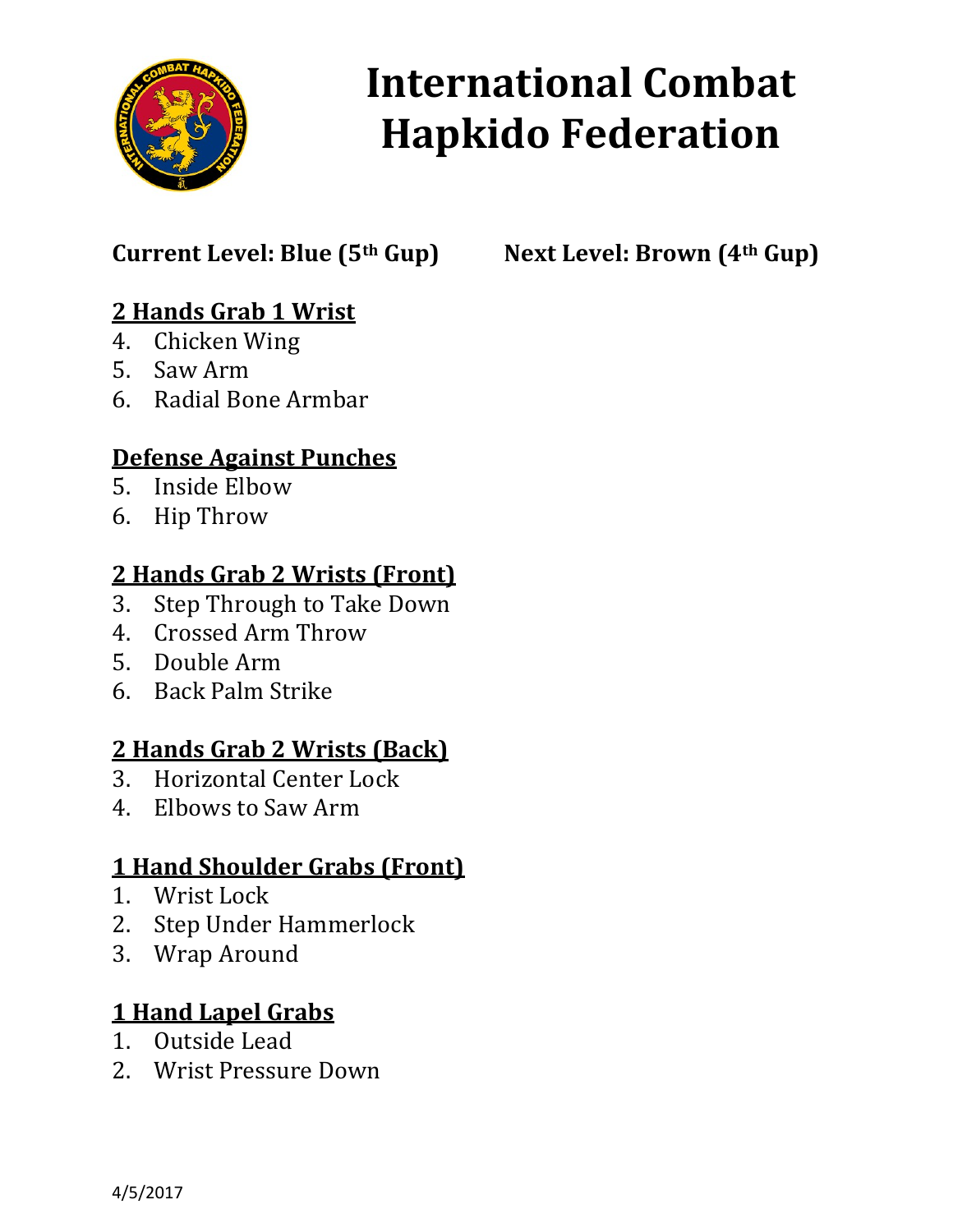

# Current Level: Brown (4<sup>th</sup> Gup) Next Level: Red (3<sup>rd</sup> Gup)

### 1 Hand Shoulder Grabs (Front)

- 4. Wrist Lock Finger to Back Knee
- 5. Wrist Lock Throat Strike
- 6. Elbow Over Armbar and Wrist Lock

#### 1 Hand Lapel Grabs

- 3. Outside Lead
- 4. Elbow Over Armbar
- 5. Elbow Strike Head Twist

#### Back Collar Grabs

- 1. Straight Arm Lock
- 2. Saw Arm
- 3. Bent Arm Sweep

#### 2 Hands Lapel Grabs

- 1. Saw Arm
- 2. 2 Arm Lock to Knees

#### 1 Hand Middle Sleeve Grabs

- 1. Wrist Lock
- 2. Wrap Around

#### 2 Hands Middle Sleeve Grabs (Front)

- 1. 2 Arm Lock to Knees
- 2. 2 Arm Trap
- 3. Wrist Lock
- 4. Wrap Around

#### Side Body Grabs

- 1. Lock and Sweep Takedown
- 2. Lock and Forearm Pressure

4/5/2017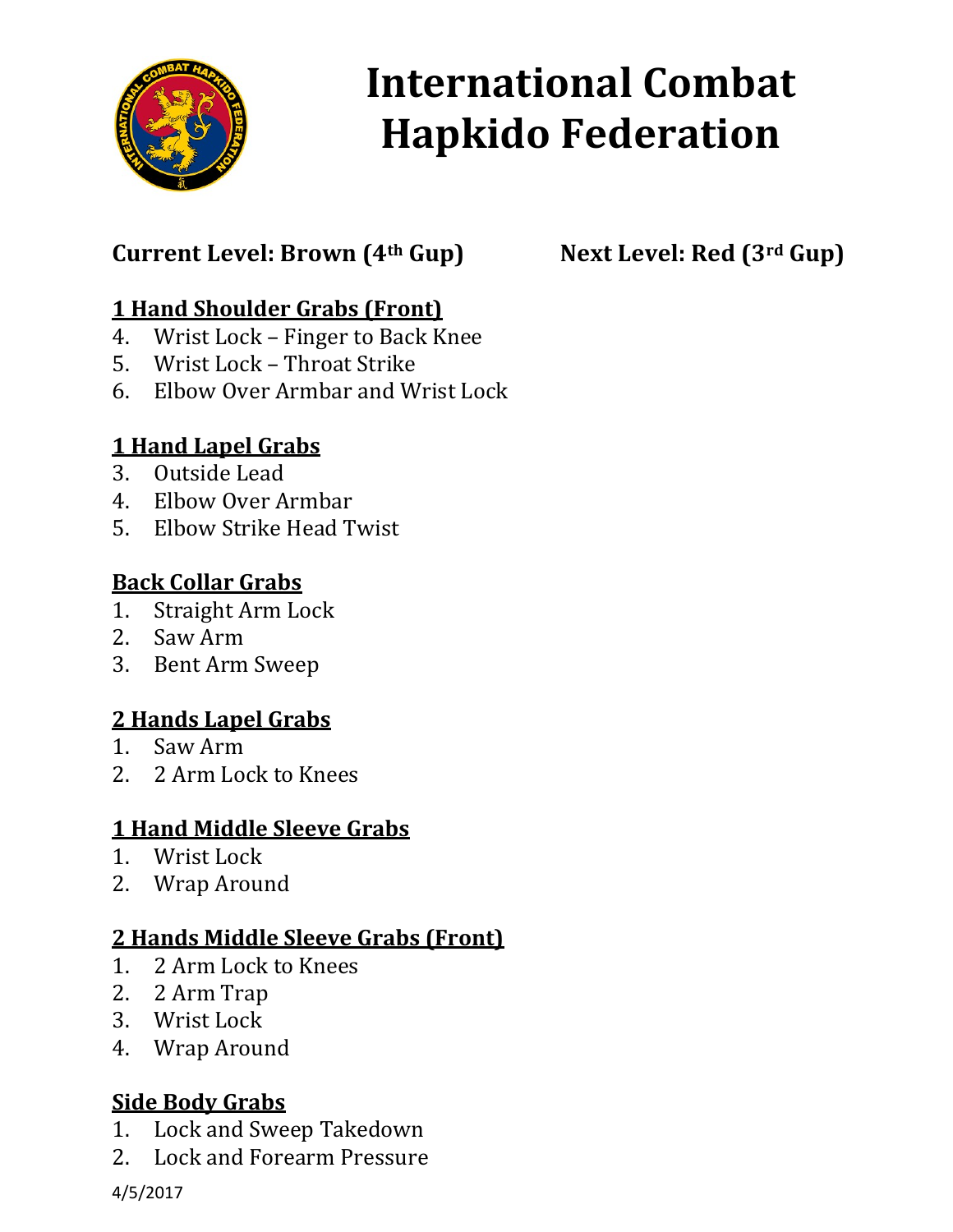

Current Level: Red (3rd Gup) Next Level: Red/Black (2nd Gup)

### 1 Hand Shoulder Grabs (Front)

- 7. Wrist Lock & Radial Strike
- 8. Downward Elbow Strike

#### 2 Hand Lapel Grabs

- 3. Grab Belt and Spear to Throat
- 4. Outside Lead

#### 2 Hand Middle Sleeve Grabs (Back)

1. Step Behind and Sweep

#### 2 Hand Shoulder Grabs (Back)

1. Saw Arm

#### Belt Grabs (Palm Down)

- 1. Saw Arm
- 2. Three Strikes

#### Hostile Handshakes

- 1. Radial Nerve Strike
- 2. Elbow Strike and Push Away

#### Full-Nelsons

- 1. Hip Throw
- 2. Outside Lead with Fingers